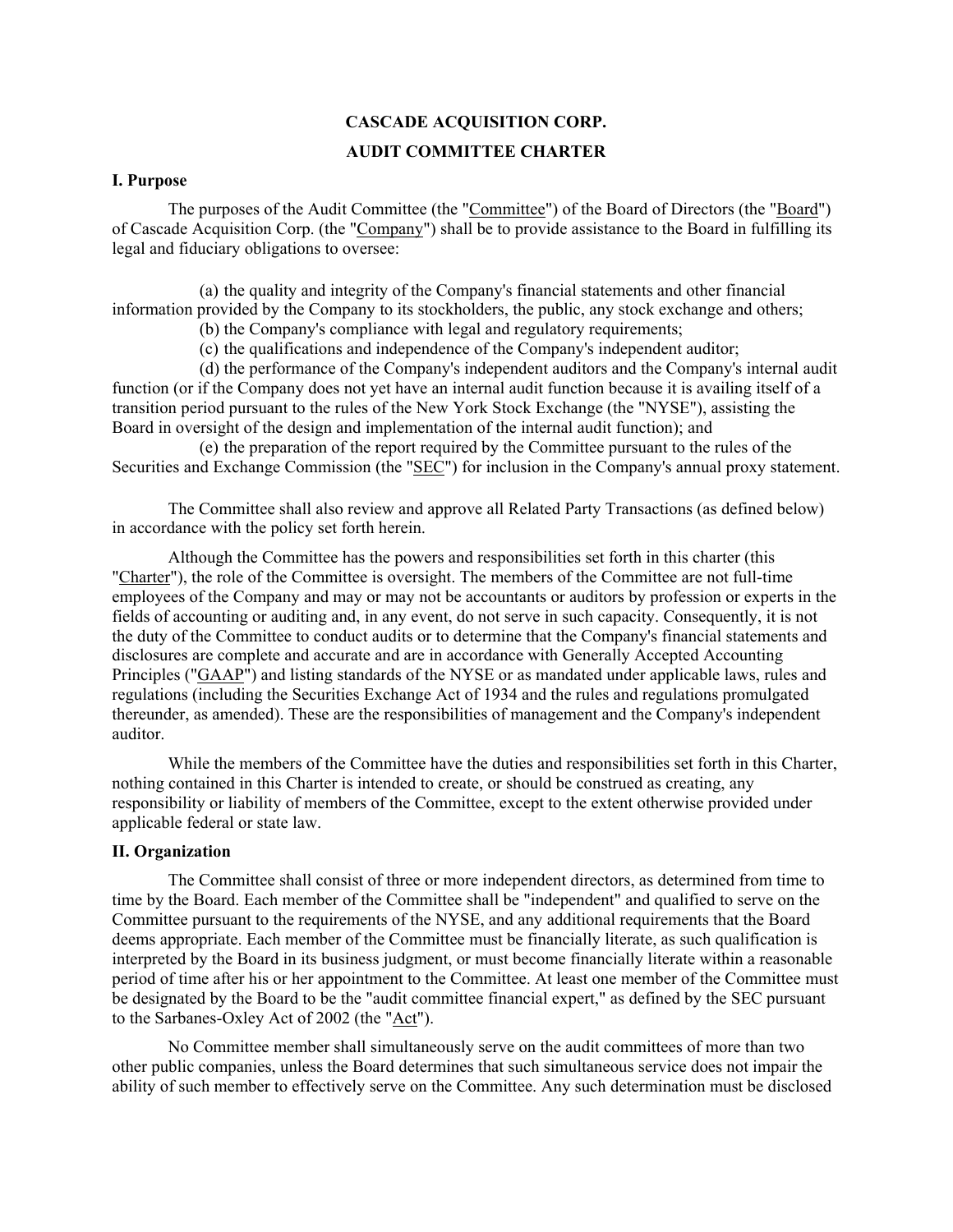in the Company's annual proxy statement, or, if the Company does not file an annual proxy statement, in its annual report on Form 10-K.

The chairperson of the Committee shall be designated by the Board, provided that if the Board does not so designate a chairperson, the members of the Committee, by a majority vote, may designate a chairperson.

Any vacancy on the Committee shall be filled by majority vote of the Board. No member of the Committee shall be removed except by majority vote of the Board.

#### **III. Meetings**

The Committee shall meet at least four times per year on a quarterly basis, or more frequently as required. The Committee, in its discretion, may ask members of management or others to attend its meetings (or portions thereof) and to provide pertinent information as necessary. The Committee shall also meet periodically with (i) management, (ii) the director of the Company's internal auditing department or other person responsible for the internal audit function, if any, and (iii) the Company's independent auditors, in each case to discuss any matters that the Committee or any of the above persons or firms believe warrant Committee attention.

A majority of the members of the Committee present in person or by means of a conference telephone or other communications equipment by means of which all persons participating in the meeting can hear each other shall constitute a quorum.

The Committee shall maintain minutes of its meetings and records relating to those meetings and shall report regularly to the Board on its activities, as appropriate.

### **IV. Authority and Responsibilities**

In fulfilling its duties and responsibilities hereunder, the Committee will be entitled to rely reasonably on (a) the integrity of those persons within the Company and the professionals and experts (such as the Company's independent auditor) from whom it receives information, (b) the accuracy of the financial and other information provided to the Committee by such persons and (c) representations made by the Company's independent auditor as to any services provided by such firm to the Company.

The Committee's policies and procedures should remain flexible, so that it may be in a position to best address, react or respond to changing circumstances or conditions. The following duties and responsibilities are within the authority of the Committee and the Committee shall, consistent with and subject to applicable law and rules and regulations promulgated by the SEC, the NYSE, or any other applicable regulatory authority:

#### A. Selection, Evaluation, and Oversight of the Independent Auditors

(a) Be directly responsible for the appointment, compensation, retention (including termination), scope and oversight of the work of any independent, registered public accounting firm engaged by the Company for the purpose of preparing or issuing an audit report or performing other audit, review or attest services for the Company, and resolution of any disagreements between management and any such firm regarding financial reporting, and each such firm must report directly to the Committee;

(b) Review and, in its sole discretion, approve in advance the Company's independent auditors' annual engagement letter, including the proposed fees contained therein, as well as all audit and, as provided in the Act and the SEC rules and regulations promulgated thereunder, all permitted non-audit engagements and relationships between the Company and such independent auditors (which approval should be made after receiving input from the Company's management, if desired). Approval of audit and permitted non-audit services will be made by the Committee or by one or more members of the Committee as shall be designated by the Committee/the chairperson of the Committee and the persons granting such approval shall report such approval to the Committee at the next scheduled meeting;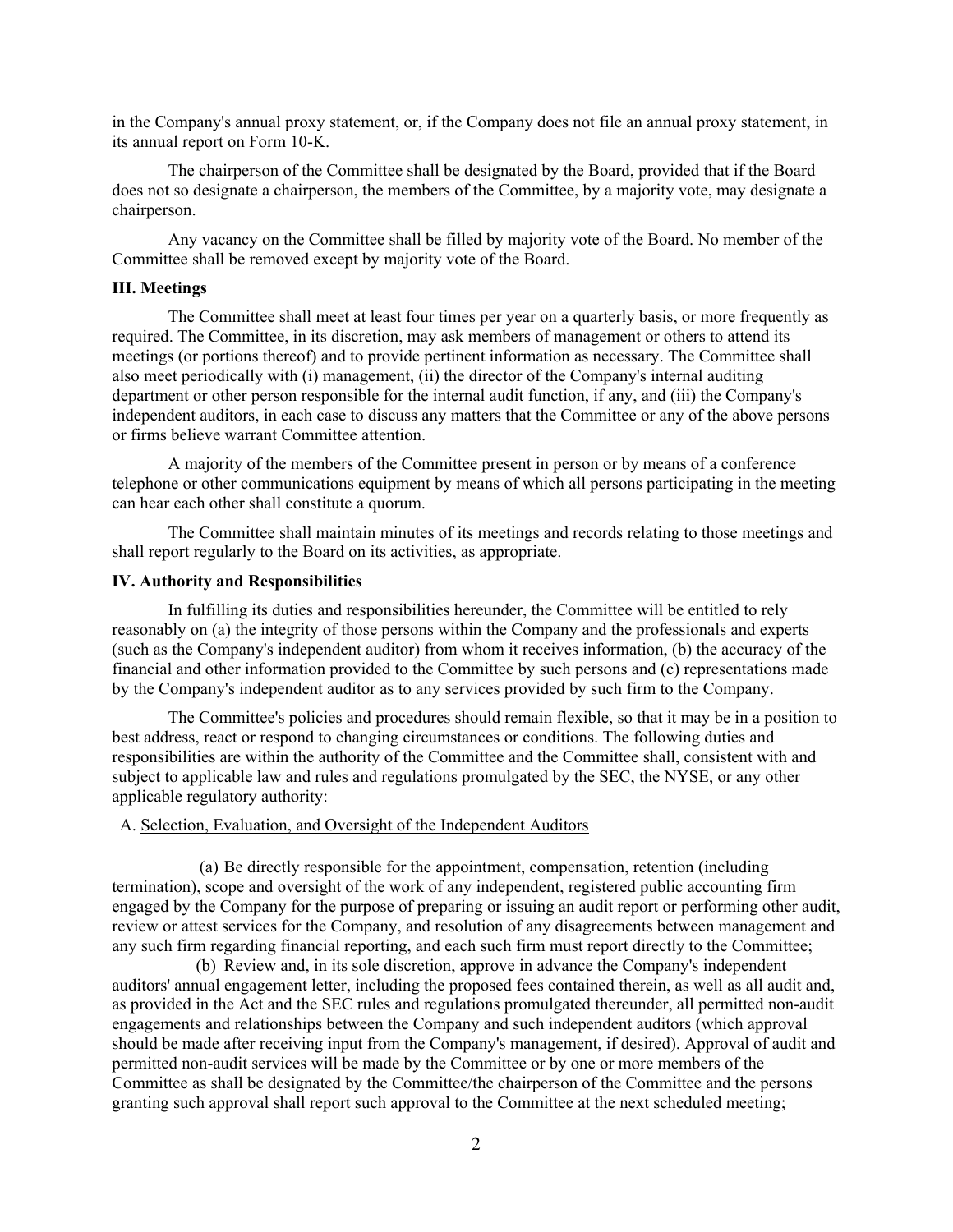(c) At least annually, evaluate the performance of the independent auditors, including the lead partner of the independent auditors, and, in its sole discretion (subject, if applicable, to stockholder ratification), make decisions regarding the replacement or termination of the independent auditors when circumstances warrant;

(d) At least annually, obtain and review a formal written report from the Company's independent auditor describing:

i. the independent auditors' internal quality-control procedures;

ii. any material issues raised by the most recent internal quality-control review, or peer review, or Public Company Accounting Oversight Board review or inspection, or by any inquiry or investigation by governmental or professional authorities, within the preceding five years, with respect to one or more independent audits carried out by the independent auditors, and any steps taken to deal with any such issues;

iii. an assessment of the continued independence of the independent auditor, including all relationships and engagements that may be reasonably be thought to bear on the independence of the auditor, including those between the auditor and the Company;

iv. the adequacy and effectiveness of the Company's accounting and internal control policies and procedures; and

v. if applicable, the yearly report prepared by management, and attested to by the Company's independent auditors, assessing the effectiveness of the Company's internal control over financial reporting and stating management's responsibility for establishing and maintaining adequate internal control over financial reporting prior to its inclusion in the Company's Annual Report on Form  $10-K;$ 

(e) Evaluate the independence of the Company's independent auditors by, among other things:

i. Confirming with the independent auditors that the audit partner rotation requirements contained in the Act and the rules and regulations promulgated by the SEC thereunder have been complied with;

ii. actively engaging in a dialogue with the Company's independent auditors with respect to any disclosed relationships or services that may impact the objectivity and independence of the auditors;

iii. setting clear hiring policies for employees or former employees of the Company's independent auditors;

iv. taking, or recommending that the Board take, appropriate action to oversee the independence of the Company's independent auditors;

v. monitoring compliance by the Company of the employee conflict of interest requirements contained in the Act and the rules and regulations promulgated by the SEC thereunder; and

vi. engaging in a dialogue with the independent auditors to confirm that audit partner's compensation is consistent with applicable SEC rules.

# B. Oversight of Annual Audit and Quarterly Reviews

(a) Review and discuss with the independent auditors their annual audit plan, including the timing and scope of audit activities, and monitor such plan's progress and results during the year;

(b) Review with management and the Company's independent auditors the following information which is required to be reported by the independent auditor:

i. all critical accounting policies and practices to be used;

ii. all alternative treatments of financial information that have been discussed by the independent auditors and management, ramifications of the use of such alternative disclosures and treatments and the treatment preferred by the independent auditors;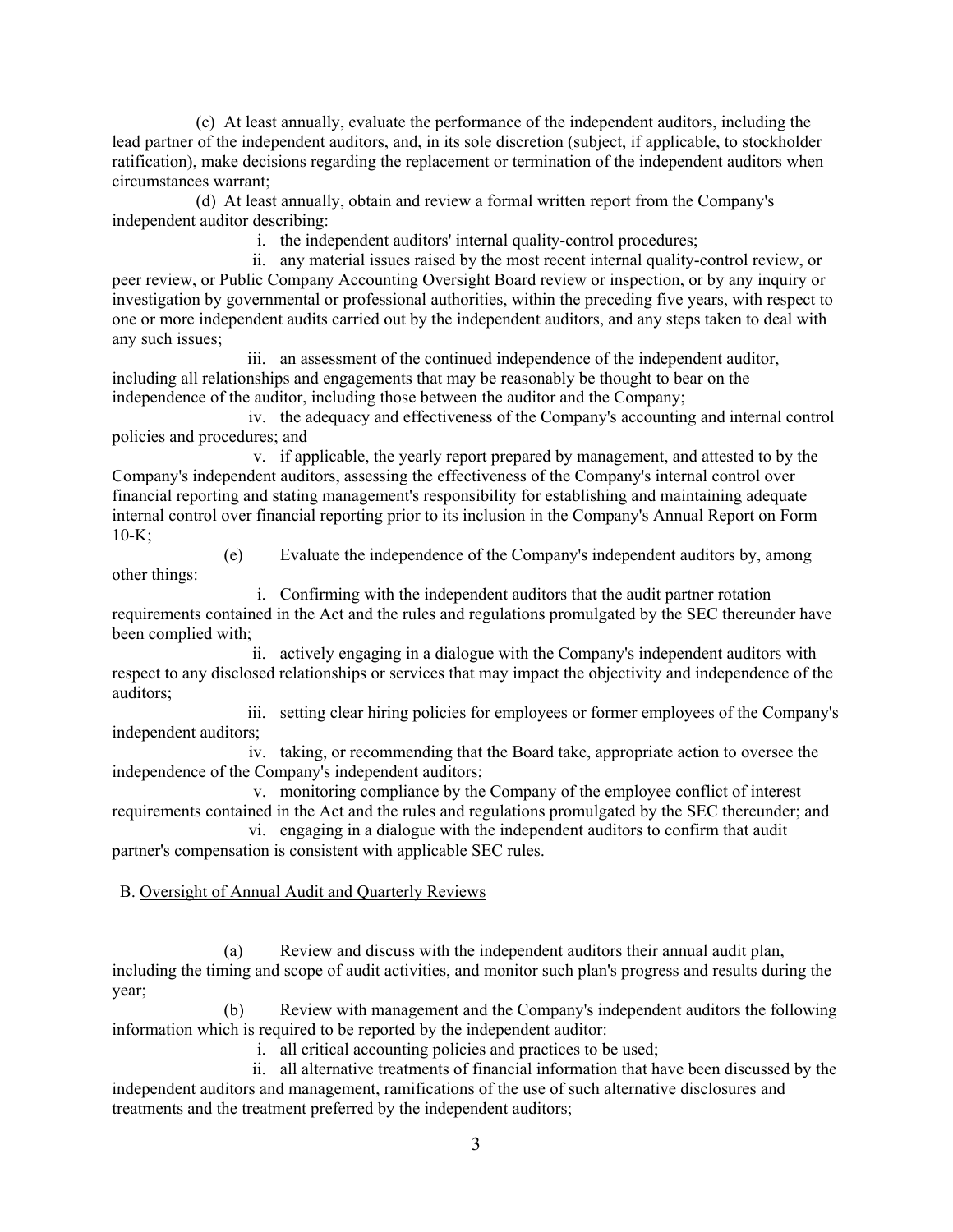iii. all other material written communications between the independent auditors and management, such as any management letter and any schedule of unadjusted differences; and

iv. any material financial arrangements of the Company which do not appear on the financial statements of the Company;

(c) Review with management, the Company's independent auditors and, if appropriate, the director of the Company's internal auditing department, if any, the following:

i. any major issues regarding accounting principles and financial statement presentations, including any significant changes in the Company's selection or application of accounting principles;

ii. any major issues and any analyses prepared by management and/or the independent auditors setting forth significant financial reporting issues and judgments made in connection with the preparation of the financial statements, including analyses of the effects of alternative GAAP methods on the financial statements;

iii. the effect of regulatory and accounting initiatives, as well as off-balance sheet structures, on the financial statements of the Company; and

iv. the type and presentation of information to be included in earnings, press releases as well as review of any financial information and earnings guidance provided to analysts or rating agencies;

(d) Review with management, the Company's independent auditors and, if appropriate, the director of the Company's internal auditing department, if any, the Company's annual audited financial statements and quarterly financial statements, including the Company's specific disclosures under "Management's Discussion and Analysis of Financial Condition and Results of Operations" in its Quarterly Reports on Form 10-Q and Annual Reports on Form 10-K, and any major issues related thereto;

(e) Resolve all disagreements between the Company's independent auditors and management regarding financial reporting;

(f) Review on a regular basis with the Company's independent auditors any problems or difficulties encountered by the independent auditors in the course of any audit work, including management's response with respect thereto, any restrictions on the scope of the independent auditor's activities or on access to requested information, and any significant disagreements with management. In connection therewith, the Committee should review with the independent auditors the following:

i. any accounting adjustments that were noted or proposed by the independent auditors but were rejected by management (as immaterial or otherwise);

ii. any communications between the audit team and the independent auditor's national office respecting auditing or accounting issues presented by the engagement; and

iii. any "management" or "internal control" letter issued, or proposed to be issued, by the independent auditors to the Company;

### C. Oversight of Financial Reporting Process and Internal Controls

(a) Review the adequacy and effectiveness of the Company's accounting and internal control policies and procedures on a regular basis, including the responsibilities, budget, compensation and staffing of the Company's internal audit function, through inquiry and discussions with the Company's independent auditors, management and director of the Company's internal auditing department, if any;

(b) Review, if applicable, the yearly report prepared by management, and attested to by the Company's independent auditors, assessing the effectiveness of the Company's internal control over financial reporting and stating management's responsibility for establishing and maintaining adequate internal control over financial reporting prior to its inclusion in the Company's Annual Report on Form  $10-K;$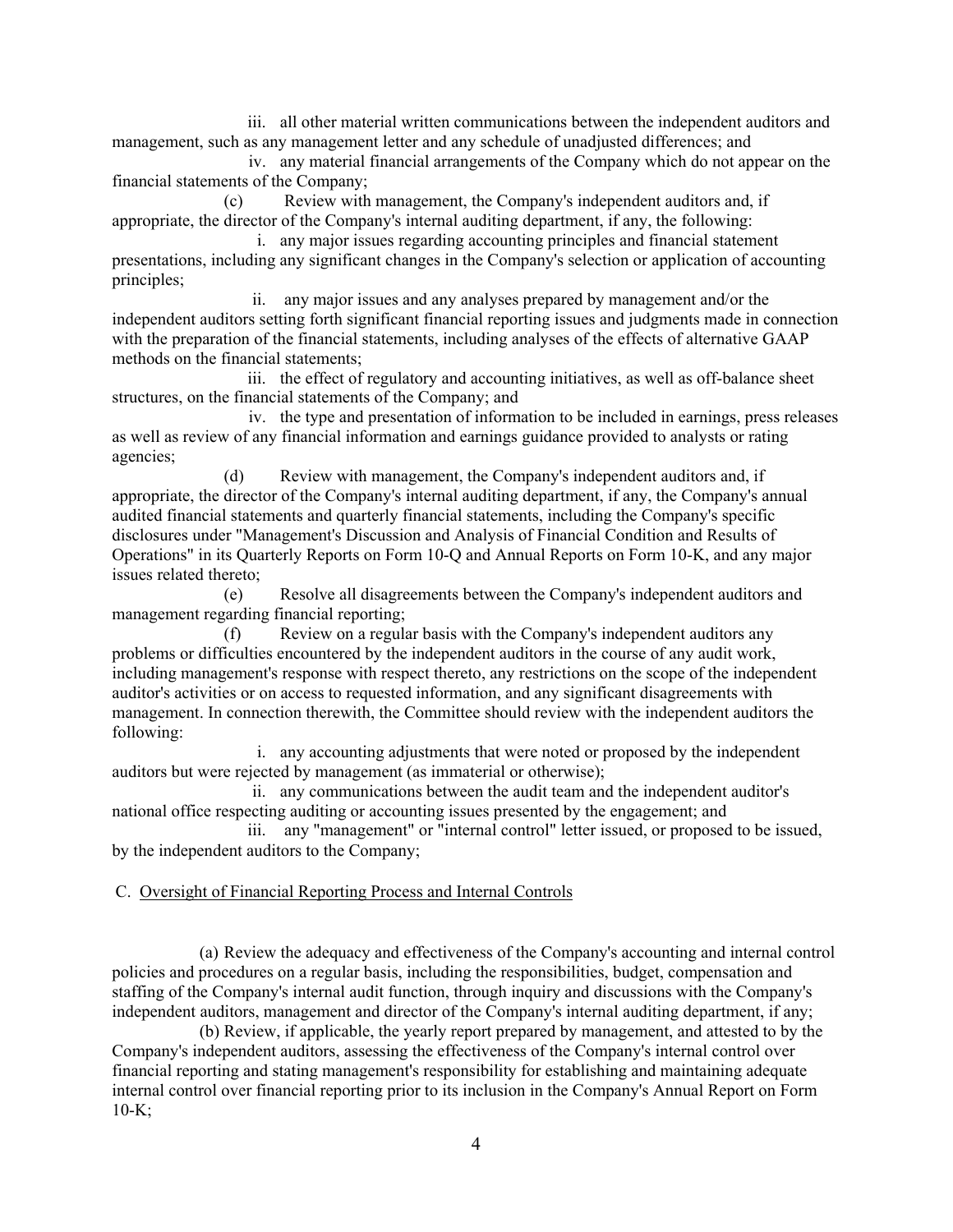(c) Review the Committee's level of involvement and interaction with the Company's internal audit function, including the Committee's line of authority and role in appointing and compensating employees in the internal audit function;

(d) Periodically, review the following with management, including the Chief Executive Officer(s) and the Chief Financial Officer, and the Company's independent auditors:

i. all significant deficiencies and material weaknesses in the design or operation of internal control over financial reporting which are reasonably likely to adversely affect the Company's ability to record, process, summarize and report financial information; and

ii. any fraud, whether or not material, that involves management or other employees who have a significant role in the Company's internal control over financial reporting;

(e) Discuss guidelines and policies governing the process by which senior management of the Company assess and manage the Company's exposure to risk, as well as the Company's major financial risk exposures and the steps management has taken to monitor and control such exposures;

(f) Review with management the progress and results of all internal audit projects, and, when deemed necessary or appropriate by the Committee, assign additional internal audit projects to appropriate personnel;

(g) Review with management the Company's administrative, operational and accounting internal controls, including any special audit steps adopted in light of the discovery of material control deficiencies;

(h) Receive periodic reports from the Company's independent auditors, management and director of the Company's internal auditing department, if any, to assess the impact on the Company of significant accounting or financial reporting developments that may have a bearing on the Company;

(i) Review and discuss with the independent auditors the results of the year-end audit of the Company, including any comments or recommendations of the Company's independent auditors and, based on such review and discussions and on such other considerations as it determines appropriate, recommend to the Board whether the Company's financial statements should be included in the Annual Report on Form 10-K;

(j) Establish and maintain free and open means of communication between and among the Committee, the Company's independent auditors and management, including providing such parties with appropriate opportunities to meet separately and privately with the Committee on a periodic basis;

(k) Review the type and presentation of information to be included in the Company's earnings press releases (especially the use of "pro forma" or "adjusted" information not prepared in compliance with GAAP), as well as financial information and earnings guidance provided by the Company to analysts and rating agencies (which review may be done generally (i.e., discussion of the types of information to be disclosed and type of presentations to be made), and the Committee need not discuss in advance each earnings release or each instance in which the Company may provide earnings guidance);

### D. Additional Duties

(a) Establish and implement policies and procedures for the Committee's review and approval or disapproval of proposed transactions or courses of dealings with respect to which executive officers or directors or members of their immediate families have an interest (including all transactions required to be disclosed by Item 404(a) of Regulation S-K);

(b) Meet periodically with outside counsel when appropriate, to review legal and regulatory matters, including (i) any matters that may have a material impact on the financial statements of the Company and (ii) any matters involving potential or ongoing material violations of law or breaches of fiduciary duty by the Company or any of its directors, officers, employees, or agents or breaches of fiduciary duty to the Company;

(c) Prepare the report required by the rules of the SEC to be included in the Company's annual proxy statement;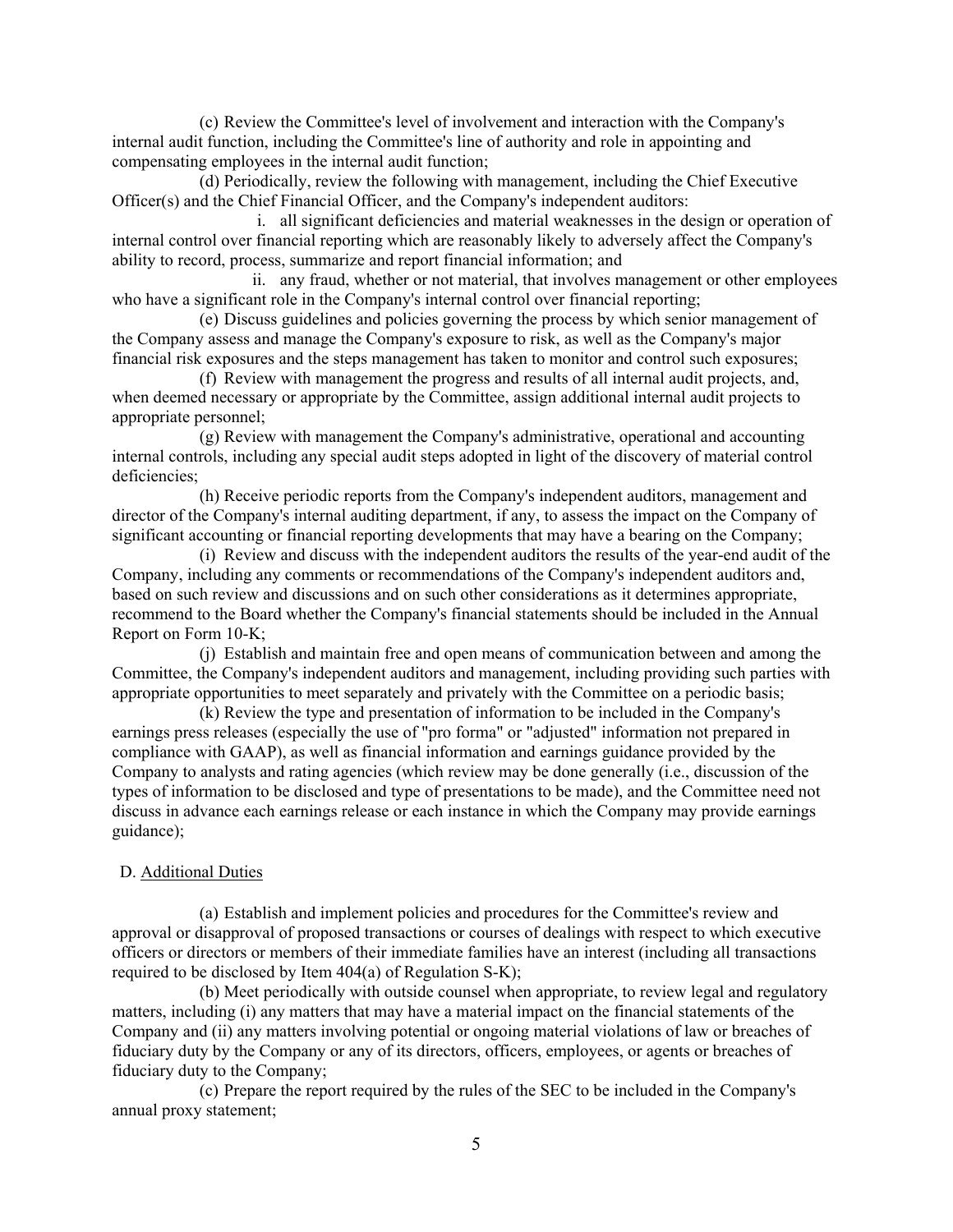(d) Review the Company's policies relating to the ethical handling of conflicts of interest and review past or proposed transactions between the Company and members of management as well as policies and procedures with respect to officers' expense accounts and perquisites, including the use of corporate assets. The Committee shall consider the results of any review of these policies and procedures by the Company's independent auditors;

(e) Review and approve in advance any services provided by the Company's independent auditors to the Company's executive officers or members of their immediate family;

(f) Review the Company's program to monitor compliance with the Company's Code of Business Conduct and Ethics (the "Code");

(g) Establish procedures for (i) the receipt, retention and treatment of complaints received by the Company regarding accounting, internal accounting controls or auditing matters, and (ii) the confidential, anonymous submission by employees of the Company of concerns regarding questionable accounting or auditing matters;

(h) Establish procedures for the receipt, retention and treatment of reports of evidence of a material violation made by attorneys appearing and practicing before the SEC in the representation of the Company or any of its subsidiaries, or reports made by the Company's Chief Executive Officer(s) in relation thereto;

(i) Approve reimbursement of expenses incurred by management in connection with certain activities conducted on the Company's behalf, such as identifying potential target businesses;

(j) Secure independent expert advice to the extent the Committee determines it to be appropriate, including retaining, with or without Board approval, independent counsel, accountants, consultants or others, to assist the Committee in fulfilling its duties and responsibilities, the cost of such independent expert advisors to be borne by the Company;

(k) Review and assess the adequacy of this Charter on an annual basis;

(l) Report regularly to the Board on its activities, as appropriate (in connection therewith, the Committee should review with the Board any issues that arise with respect to the quality or integrity of the Company's financial statements, the Company's compliance with legal or regulatory requirements, the performance and independence of the Company's independent auditors, or the performance of the internal audit function);

(m) Perform such additional activities, and consider such other matters, within the scope of its responsibilities, as the Committee or the Board deems necessary or appropriate;

(n) Review, on a quarterly basis, all payments that were made by the Company to Cascade Acquisition Holdings LLC, a Delaware limited liability company, the Company's officers and directors or any of their respective affiliates;

(o) Review with management, the independent auditors, and legal advisors, as appropriate, any legal, regulatory or compliance matters, including any correspondence with regulators or government agencies and any employee complaints or published reports that raise material issues regarding the Company's financial statements or accounting policies and any significant changes in accounting standards or rules promulgated by the Financial Accounting Standards Board, the SEC or other regulatory authorities;

(p) Review and approve (i) any amendment to or waiver from the Code and (ii) any public disclosure made regarding such amendment or waiver and advise the Board with respect to the Company's policies and procedures regarding compliance with the Code; and

(q) Review and approve all Related Party Transactions in accordance with the policy set forth herein.

### **V. Related Party Transactions Policy**

#### A. Definitions

A "Related Party Transaction" is any transaction directly or indirectly involving any Related Party that would need to be disclosed under Item 404(a) of Regulation S-K. Under Item 404(a), the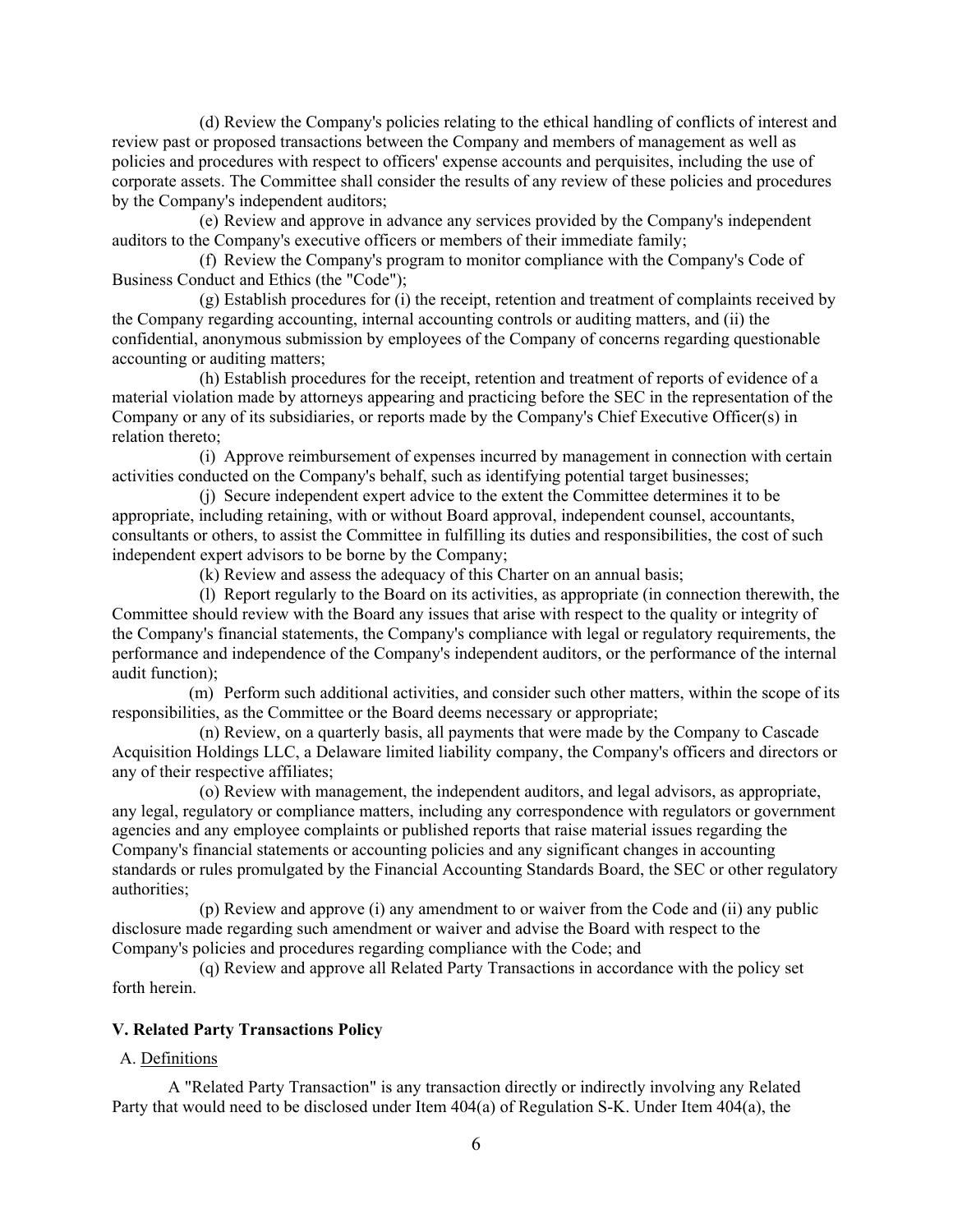Company is required to disclose any transaction occurring since the beginning of the Company's last fiscal year, or any currently proposed transaction, involving the Company where the amount involved exceeds \$120,000, and in which any Related Party had, has or will have a direct or indirect material interest. "Related Party Transaction" also includes any material amendment or modification to an existing Related Party Transaction.

"Related Party" means any of the following:

- a director (which term when used herein includes any director nominee) of the Company;
- an executive officer of the Company;
- a person known by the Company to be the beneficial owner of more than 5% of the Company's common stock; or
- a person known by the Company to be an immediate family member of any of the foregoing.

"Immediate family member" means a child, stepchild, parent, stepparent, spouse, sibling, motherin-law, father-in-law, son-in-law, daughter-in-law, brother-in-law, or sister-in-law of such director, executive officer, nominee for director or beneficial owner, and any person (other than a tenant or employee) sharing the household of such director, executive officer, nominee for director or beneficial owner.

# B. Identification of Potential Related Party Transactions

Each of the Company's directors and executive officers shall promptly inform the chairperson of the Committee of any potential Related Party Transactions. In addition, each such director and executive officer shall complete a questionnaire on an annual basis designed to elicit information about any potential Related Party Transactions.

Any potential Related Party Transactions that are brought to the Committee's attention shall be analyzed by the Committee, in consultation with outside counsel or members of management, as appropriate, to determine whether the transaction or relationship does, in fact, constitute a Related Party Transaction requiring compliance with this policy.

# C. Review and Approval of Related Party Transactions

At each of its meetings, the Committee shall be provided with the details of each new, existing or proposed Related Party Transaction, including the terms of the transaction, any contractual restrictions that the Company has already committed to, the business purpose of the transaction, and the benefits to the Company and to the relevant Related Party. In determining whether to approve a Related Party Transaction, the Committee shall consider, among other factors, the following factors to the extent relevant to the Related Party Transaction:

- whether the terms of the Related Party Transaction are fair to the Company and on the same basis as would apply if the transaction did not involve a Related Party;
- whether there are business reasons for the Company to enter into the Related Party Transaction;
- whether the Related Party Transaction would impair the independence of an outside director;
- whether the Related Party Transaction would present an improper conflict of interest for any director or executive officer of the Company, taking into account the size of the transaction, the overall financial position of the director, executive officer or Related Party, the direct or indirect nature of the director's, executive officer's or Related Party's interest in the transaction and the ongoing nature of any proposed relationship, and any other factors the Committee deems relevant; and
- any pre-existing contractual obligations.